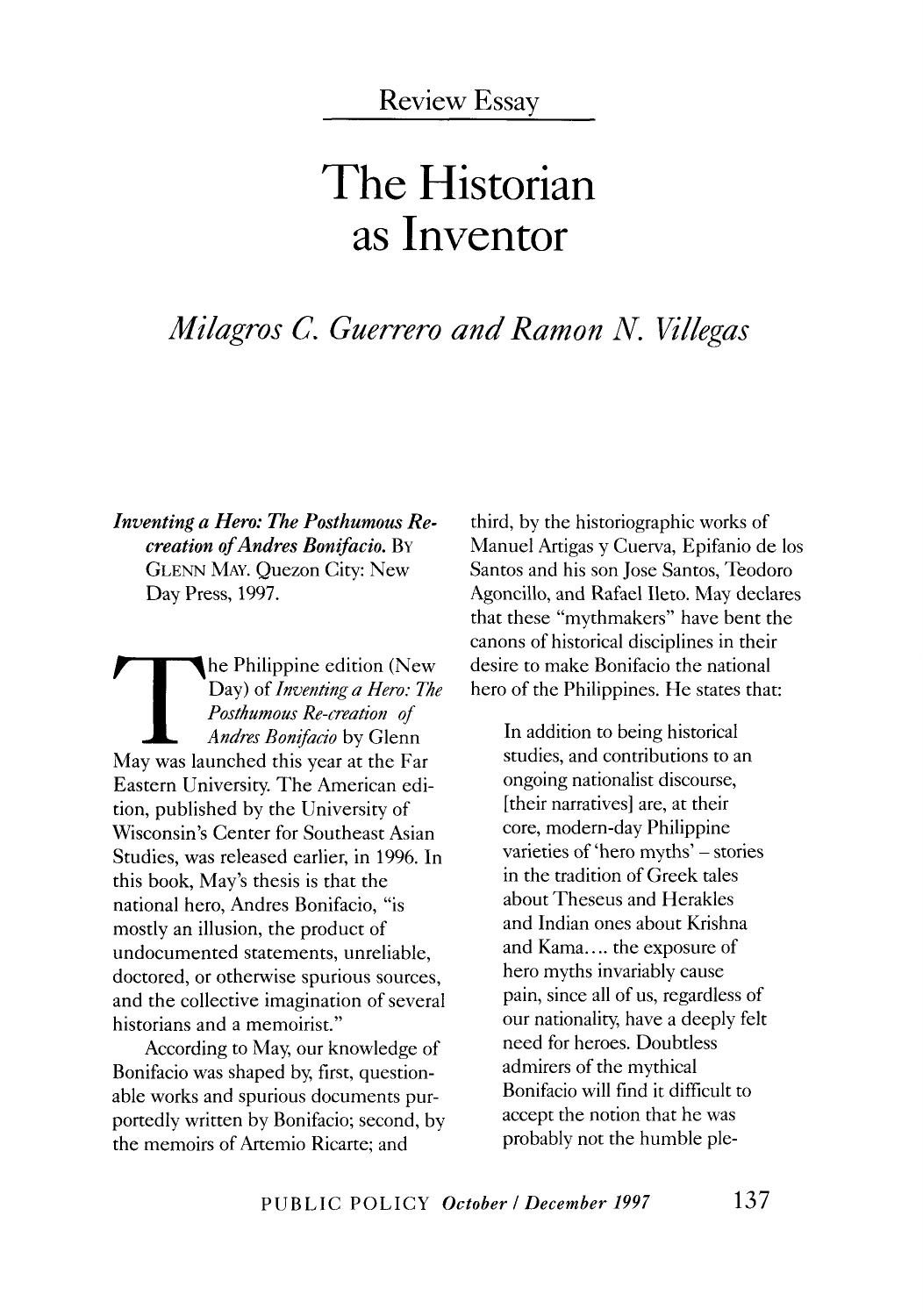beian, the literary master, and the super patriot he has long been thought to be.

### **ORAL HISTORY**

Glenn May deplores the biographical material of Bonifacio by de los Santos, Artigas, Kalaw and others of their generation, who did not provide footnotes and citations. But while they are called the "pioneer historians," the early writers were actually not trained in historiography. In writing their *kasaysayan* (story/ history), the *marunong* or *may pinagaralan* - such as Mabini, Isabelo de los Reyes, Sofronio Calderon, and others sought to give an overview of the events *(salaysay)* and their interpretation *(saysay)*  from the standpoint of personal authority rather than academic expertise. Their oral history was not footnoted while their interviews were not structured and specified. As Bonifacio's contemporaries, Artigas, de los Santos, Cecilia Apostol, the brothers Leon and Fernando Guerrero, Clemente Jose Zulueta, and Rafael Palma were also writing as participants and witnesses of the Revolution. In seeking to transfer information from the realm of remembrance to the permanence of documentation, they were racing against failure of memory.

Furthermore, the readers knew that Artigas, de los Santos and other writers had access to Espiridiona Bonifacio Distrito, Andres' sister who died in the late 1950s, and Gregoria de Jesus, Bonifacio's wife who later married Julio Nakpil, head of the office of the *supremo* in late 1896. There were also Ladislao Diwa, an original founder of the Katipunan; Briccio Pantas, cabinet member in the Balintawak government; Pio Valenzuela, Aurelio Tolentino, Guillermo Masangkay and other intimates of

Bonifacio. These personalities were quite vociferous when they disagreed with "facts" published by writers in the early decades of this century.

#### **AUTHENTICATION OF SOURCES**

May also attacks the two sets of primary sources used by Filipino historians. One set consists of the literary and political works that, according to him, have been attributed to Bonifacio without conclusive proof. The other set consists of actual documents, particularly letters, which he finds unacceptable on the following counts: first, provenance; second, language; and third, penmanship.

That most of Bonifacio's literary and political works are not physically present and that we know of them only through attribution "without conclusive proof' are tha main points raised by May. He cites, for example, *Ang Dapat Mabatid ng mga Tagalog,* which appeared in the Katipunan newspaper *Kalayaan.* It was transcribed and attributed to Bonifacio by Wenceslao Retana and also referred to by Manuel Artigas y Cuerva and others. But no copy of the original publication has been located while the National Library copy is presumed to have been destroyed during World War II. For May, a historian must himself be able to examine the evidence, not the reportage of previous historians, none of whom are reliable. Thus, because no manuscript or printed copy of Bonifacio's works can be physically examined, May casts doubt on their having been authored by Bonifacio himself.

However, the Tagalog language of that time lived largely through its oral tradition. In fact Apolinario Mabini had in his head *(cabezado* or *isinaulo)* the whole *Florante at Laura* which he transcribed. As participants in that culture, those who had the language also knew who was the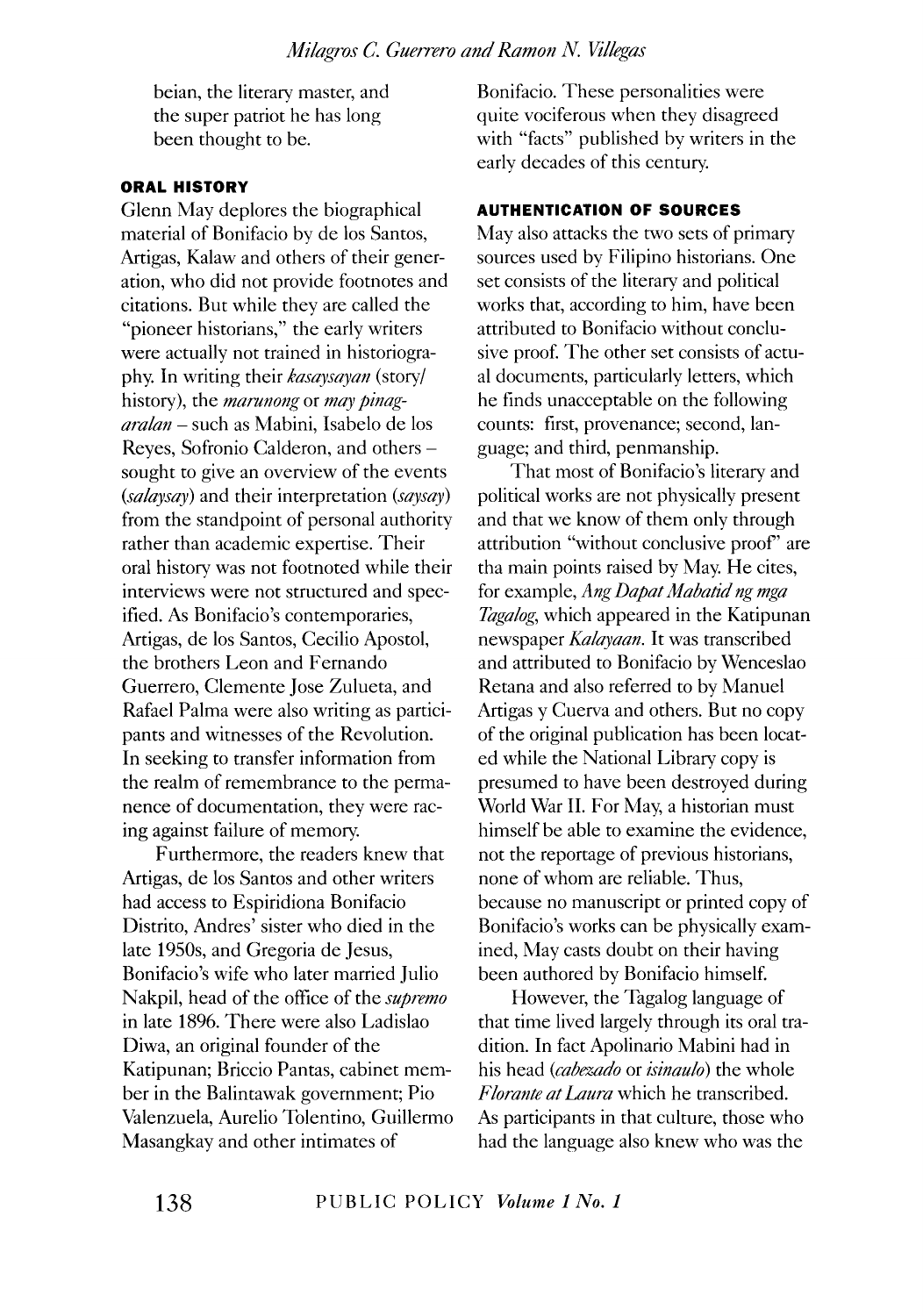author of which work. It was not even necessary for the printed version to have the author's byline. Indeed, in the case of revolutionary propaganda, it would have been folly for the author to affix his real name to any work that was intended to rouse political unrest.

Glenn May even finds unacceptable the documents that *are* physically present. He attacks, in particular, the set of letters Bonifacio sent to Emilio Jacinto. These were kept by Jacinto whose heirs sold them to Epifanio de los Santos early in this century. They were then passed on to Epifanio's son, Jose Santos, and then to his granddaughter, Teresita Santos Pangan. In the early 1980s, Pangan offered to sell them to the government. Serafin Quiason, then the Director of the National Historical Institute, told her they had no money and referred her instead to his friend, the antique dealer Severina de Asis. In the early 1990s, two private collectors, Jorge de los Santos (no relation to Epifanio) and Emmanuel Encarnacion, purchased part of the lot from de Asis.

May wonders: "Given the central place occupied by Bonifacio in Philippine history, the limited number of surviving sources concerning his life, and the widely recognized historical value of the Bonifacio-Jacinta correspondence, one might expect that the four letters are safely preserved behind bullet-proof glass or inside a theft-proof vault in one of the Philippine Republic's official manuscript repositories. But they are not. Nor have they ever been." Nevertheless, what is so strange to May is very comprehensible to Filipinos. Countless documents, including the transcripts of Bonifacio's trial (later returned through the efforts of Encarnacion), have been pilfered from the National Archives and the National

Library. From the beginning, Epifanio de los Santos recognized the importance of the Bonifacio letters to Filipino history, and believed that the best way to safeguard them was to keep them himself.

What is incomprehensible is that May did not even physically examine the Bonifacio-Jacinta correspondence. The authors of this article introduced May to the present custodian of the letters, Emmanuel Encarnacion, who was very willing to show them to him. May said, however, that he had no time and that, anyway, he had photocopies of them. In the book, May himself asserts that "after examining the photocopies... [he concluded] ... that the famous Bonifacio letters were, in all likelihood, forgeries."

Having passed such kind of judgment on the provenance of the Bonifacio documents, May then takes a shot at linguistic analysis. In this, May is merely taking his cue from his colleague, Ambeth Ocampo, who was the first to point out the discrepancies between the language of the actual documents now in the Encarnacion collection and the Agoncillo transcriptions appended to *Revolt of the Masses* ( 1956 ). To this puzzle, May adds another: the transcriptions which he attributes (mistakenly) to Jose Santos (1948) also differ from the language of the actual documents. May speculates that Santos "had doubts about their authenticity." He also declares that Santos, having come to the conclusion that the Bonifacio letters in the family's possession are fakes, had published rewritten versions of the forgeries which are themselves flawed because their language is not of the nineteenth century. (At this point, shouldn't Santos have destroyed these documents and perpetuated only his own transcriptions?)

May then goes into an elaborate dis-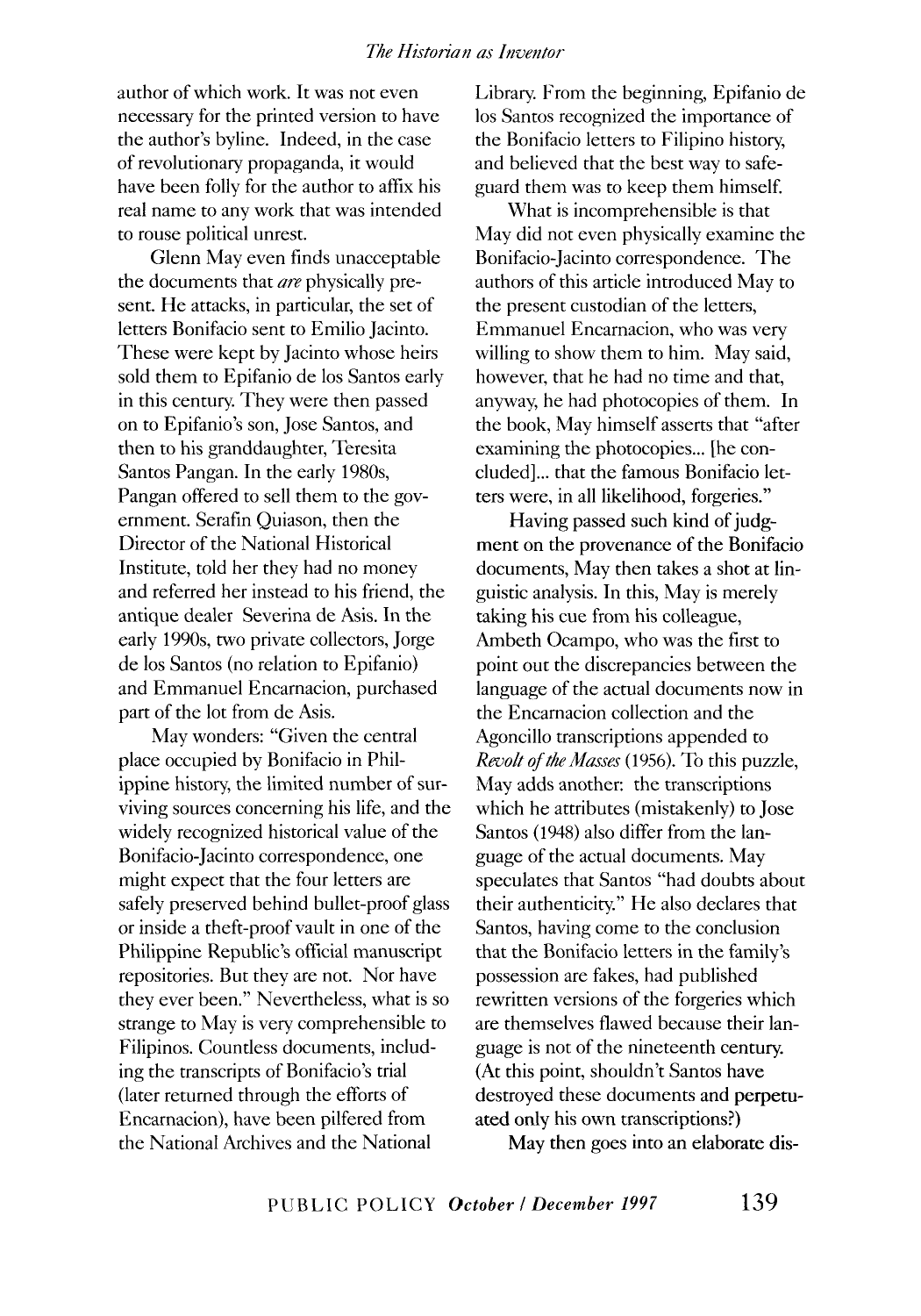cussion of "goal-focus" versus "actorfocus" verbs. He alleges that the 1948 "Santos" transcriptions were an attempt to bring the language closer to the "authentic" language of Bonifacio's time, which "tended to be more actorfocused." Virgilio Almario, Director of the UP Sentro ng Wika, dismisses May's arguments: the shift of focus from goal to actor is integral to the language, and is not specific to any historical period.

May also tries his hand at graphology. He recounts how one of the authors of this critique "was taken aback and hesitated to concede" that one of the letters was written with a different hand from the others. But "Villegas' protests became muted" as they compared the formation of letters. This flash of insight led to (May's) "unsurprising conclusion...that it seemed highly doubtful that the Bonifacio 'originals' owned by Encarnacion were authentic." But in the next paragraph, he himself knocks down this line of reasoning by admitting that "any scholar familiar with nineteenth century Philippine bureaucratic documents knows that a large percentage of them were written by scribes." Bonifacio, as *supremo,* would have had a number on call. After presenting his case in such a manner, May is still unable to prove his allegations beyond reasonable doubt. We can only agree with May that the provenance of the documents needs to be investigated, that several hands indeed penned the letters, and that, certainly, Tagalog has curious quirks.

Next, May attempts to disprove historian Reynaldo Ileto's thesis in *Pasyon and Revolution: Popular Movements in the Philippines, 1840-1910* (1979). In that work, Ileto linked Bonifacio and the Katipunan not to the reformist program shaped by European liberalism, but to

the millenarian tradition developed through peasant uprisings and articulated in a language based on the *pasyon,* the Christian religious epic chanted during Lenten rituals. May claims that "there are major flaws in Ileto's discussion.... No reliable evidence links the Katipunan [and] Bonifacio to the pasyon and the Philippine millenarian tradition...." Among these "major flaws" is Ileto's translation into English of *Ang Dapat Mabatid ng mga Tagalog* from what May assumes to be Jose Santos' re-translation into Tagalog of Retana's Spanish translation from the original *Kalayaan* article.

Here, May again attempts a critique of linguistic nuance. For example, he disputes Ileto's translation of *ang araw ng katuiran* into "the sun of reason," which May says may not be valid since the Spanish translation is *el dia de justicia.* In Tagalog, there is only *araw*  for both "sun" and "day" whereas in Spanish it could be *sol* or *dia.* To a Filipino, however, Ileto's translation may be validated by context.

Ileto translates *katuiran* as "reason," which May claims is *justicia* in the Spanish version. Nonetheless, May should also have known that the root word of *katuiran* is *tuid,* or "straight," which is *derecho* in Spanish. *Derecho* in that language also refers to justice and law, equity and reason. The translation of *katuiran* to *justicia* indicates a European translator, since the nuance of that word in that social order is based on the rule of law and not of men. Ileto's translation is reasonable to a Filipino, for whom social order is based, instead, on the individual's intellect and moral rectitude.

It is quite apparent that May's arguments rest on unreliable transcriptions, mistranslations, verb foci, penmanship,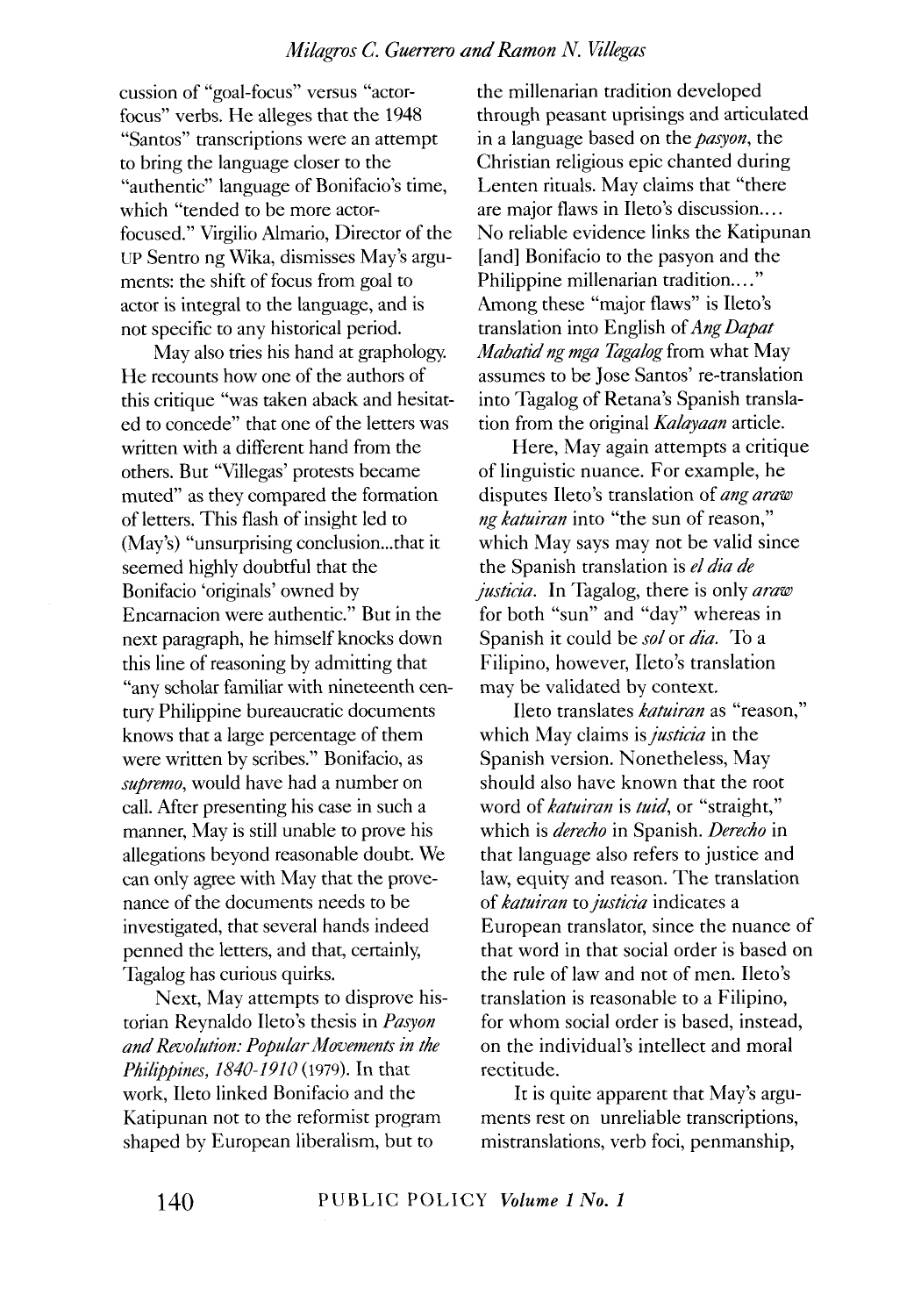the paper, the ink, the ownership of these papers, photocopies, etc. But what about what they say? What about what they mean? May has not proven the Bonifacio papers to be false in terms of content and internal evidence, which is, in the final analysis, what counts.

#### **NATIONALISM**

May says that Artemio Ricarte, upon whose memoirs historians have based part of their accounts of the Tejeros Convention, was a dissembler. That his memoirs served to hide his being a *balimbing.* That he continued to be allied with Bonifacio even as he was preparing to assume the post to which he was elected in the convention. But that is not new information. Memoirs are precisely a personal account and need to be verified by other sources.

But since we have been discussing speculative allegations, we may as well posit another: Could May have been skeptical of Ricarte's memoirs because, of all the revolutionary generals, Ricarte went into self-exile in Japan rather than live under the American flag? Is it because Ricarte's sense of nation was able to resist the personal comfort and accommodation which the American colonial masters provided to all the revolutionaries who surrendered? It is this same notion of nation which runs through the works of Filipino historians that so offends May's idea of historiography. The "nationalist school" (the quotation marks his) "have tended to glorify the past exploits of native Filipinos, especially Filipinos of humble origins, and they have criticized severely the policies and actions of both Spanish and colonial overlords." May singles out Agoncillo:

We should remember that Agoncillo produced *[The Revolt of the Masses]* shortly after the Philippines had finally achieved independence.... In that historical context, Philippine historians were particularly inclined to rethink and rewrite their country's past, and one event that would have been a likely candidate for rethinking was the revolution of 1896, a struggle that, while it had been previously honored by home-grown nationalists like Artigas, de los Santos and Santos, had not always received favorable treatment from earlier clerical, reactionary and American writers. Agoncillo's book might be seen, then, as an effort to valorize the revolution, rescue it as well as its heroes from the critics and reiterate - and to a certain extent update - the celebratory message of earlier generations of Philippine nationalists. Perhaps, for that reason, it was important for Agoncillo to present the revolution of 1896 as a popular, mass movement, even though his evidence was not especially compelling... we must recognize that at bottom *The Revolt of the Masses*  is a misleading account of Andres Bonifacio. The Bonifacio depicted in that book is Teodoro Agoncillo's invention....

Glenn May's own characterization of Bonifacio is that of a man who "squabbled with fellow katipuneros in Manila." And if Bonifacio is divested of his mythified properties, May says, "I do not know if he will still qualify for inclusion in the ranks of national heroes." It is in